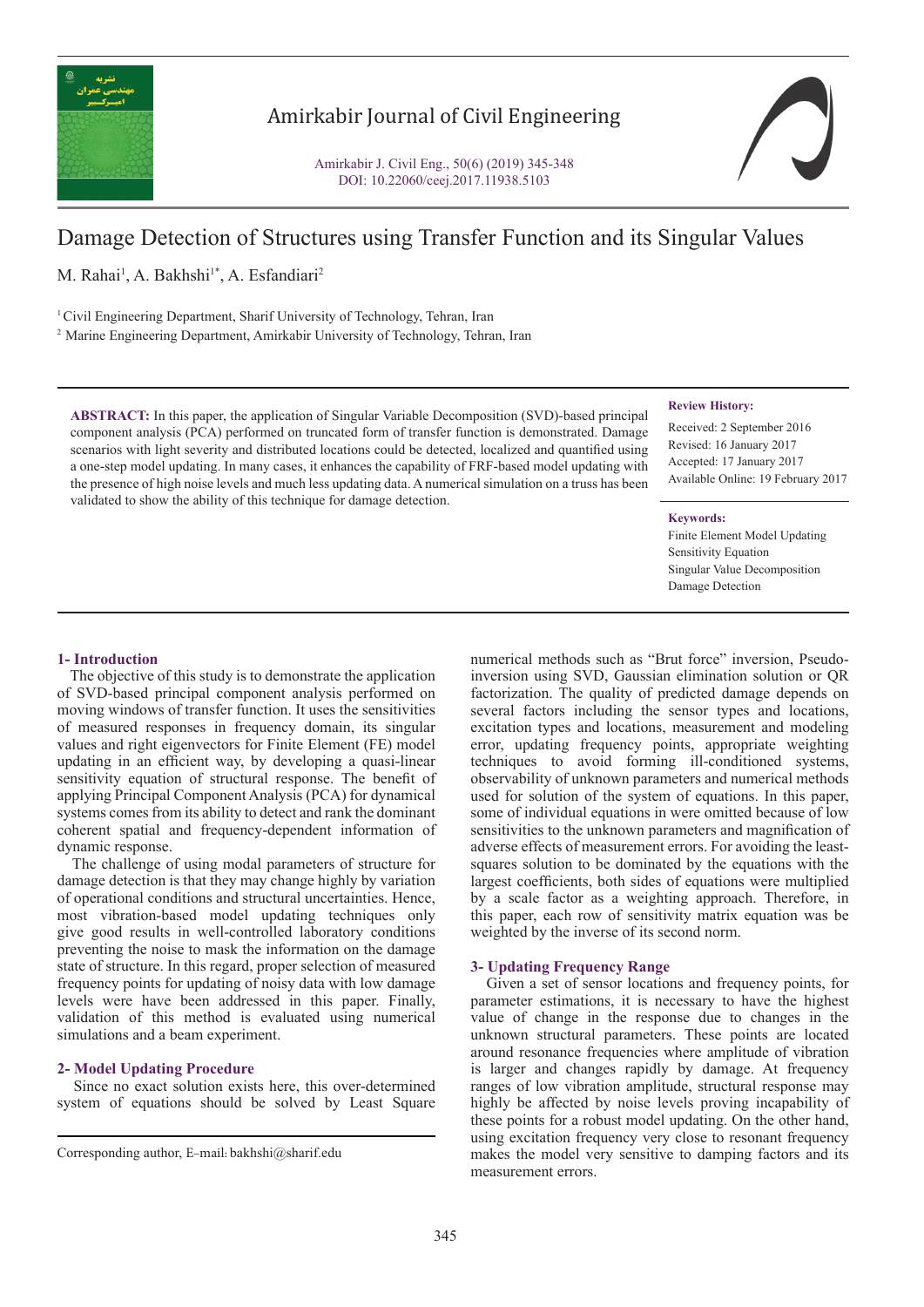#### **4- Incomplete Measurement**

 Considering modal and spatial truncation in measuring natural frequencies and mode shapes of damaged structure caused by practical limitations,  $H_d(\omega)$  is approximated using the analytical mode shapes of the intact structure  $\varphi$ , to alleviate this source of error in sensitivity equation. Defining the measured natural frequency of the damaged structure as  $\Omega_{di}$  and measured damping loss factor as  $\xi_{di}$ , approximated transfer function has been introduced such that Equation 1:

$$
H_d(\omega) \approx \sum_{i=1}^{nm} \frac{\phi_i \phi_i^T}{\Omega_{ndi}^2 - \omega^2 + 2j \xi_{di} \Omega_{di} \omega}
$$
  
+ 
$$
\sum_{i=nm+1}^{m} \frac{\phi_i \phi_i^T}{\Omega_{ni}^2 - \omega^2 + 2j \xi_i \Omega_i \omega}
$$
 (1)

 Where nm is the number of the measured natural frequencies. This approximation is realistic because it is possible to measure natural frequencies with high accuracy. The second term has been used to improve the formulation needed for considering incomplete measurement effects by increasing the convergence rate.

 $\Omega_{\rm n}$  and  $\Omega_{\rm nd}$  are natural frequencies of intact and damaged structure respectively. Model updating frequency ranges are starting frequency points around considered mode shapes. They may change during further updating iterations with a fixed size to make model converge to a realistic result. Although very high mode shapes are very sensitive to light damage severities, they can't be measured in real structural applications. But incompleteness of real data can be handled by the concept used in Equation 1. On the other hand, natural frequencies corresponding to high modes of analytical structure can be determined solving the numerical eigenvalue problem. Then, frequency ranges around the resulted high modes were applied to the completed real data for model updating.

#### **5- Numerical Simulation**

 The presented damage detection algorithm was applied to a benchmark truss structure modeled numerically using finite element method with axial element. Esfandiari et al. used the same truss for FRF-based model updating [1]. Truss geometry, element numbers, and excitation and measurement nodes are showed in Figure 1. Eliminating constraint DOFs on the support nodes, DOF numbers assigned to each node, follow the relation  $(2^*(\text{node number -1)}-1)$  for the horizontal direction and (2\*(node number -1)) for the vertical direction. The unknown parameters are axial stiffness of elements, EA where A is the cross-section area of truss element and E is the Young's modules. Elements are made from steel martial with the Young's module of 200Gpa, mass density of 7850 kg/m<sup>3</sup>.



**Figure 1: Numerical Truss**

#### **6- Discussion**

 Three snapshots of FRF matrices were used in SVD-based updating process while in FRF-based updating, number of snapshots of FRF matrices were equal to number of updating frequency points. So, much less updating data were used in SVD-based method which leaded to more accurate converging. It should be mentioned that although each snapshot of FRF matrix in SVD-based method contained more column data in comparison with its corresponding FRF matrix, numerical simulation can be faster in SVD-based method because for each updating iteration, all the calculations should be done for each snapshot of matrices.

 The objective of this study is to demonstrate the application of SVD-based principal component analysis performed on moving windows of transfer function. It uses the sensitivities of measured responses in frequency domain, its singular values and right eigenvectors for FE model updating in an efficient way, by developing a quasi-linear sensitivity equation of structural response. The benefit of applying PCA for dynamical systems comes from its ability to detect and rank the dominant coherent spatial and frequency-dependent information of dynamic response.

 The challenge of using modal parameters of structure for damage detection is that they may change highly by variation of operational conditions and structural uncertainties. Hence, most vibration-based model updating techniques only give good results in well-controlled laboratory conditions preventing the noise to mask the information on the damage state of structure. In this regard, proper selection of measured frequency points for updating of noisy data with low damage levels were have been addressed in this paper. Finally, validation of this method is evaluated using numerical simulations.

#### **7- Conclusions**

 In this paper, a model updating method using SVD-based principal component analysis (PCA) is presented. It was concluded that PCA of frequency domain data based on the SVD is a useful tool in linear structural dynamics, in general, because it results in vectors and matrices which are similar to modal properties of systems. It decomposes dataset to left singular vectors, right singular vectors and singular values indicating spatial, temporal and energy content of data respectively.

 Damage detection and localization methodology utilized two separate moving windows with fixed lengths for constructing two separate sensitivity matrices. It result in large differences between objective functions of the damaged structure and intact structure to increases the chance of successful prediction of the damage location and severity. In this regard, FE model of a numerical truss and a tested beam were validated using this method. To avoid a non-linear and non-monotones objective function, the transfer function of the damaged structures should be approximated using measured natural frequencies of damaged structure and analytical mode shapes of intact structure. Incompleteness of modal data plays an important role for detecting large damages, while measurement errors have the main influence when there is small damage to identify. The approximated transfer function has an acceptable evaluation of FRF especially near natural frequencies, where updating frequencies were chosen in these regions either.